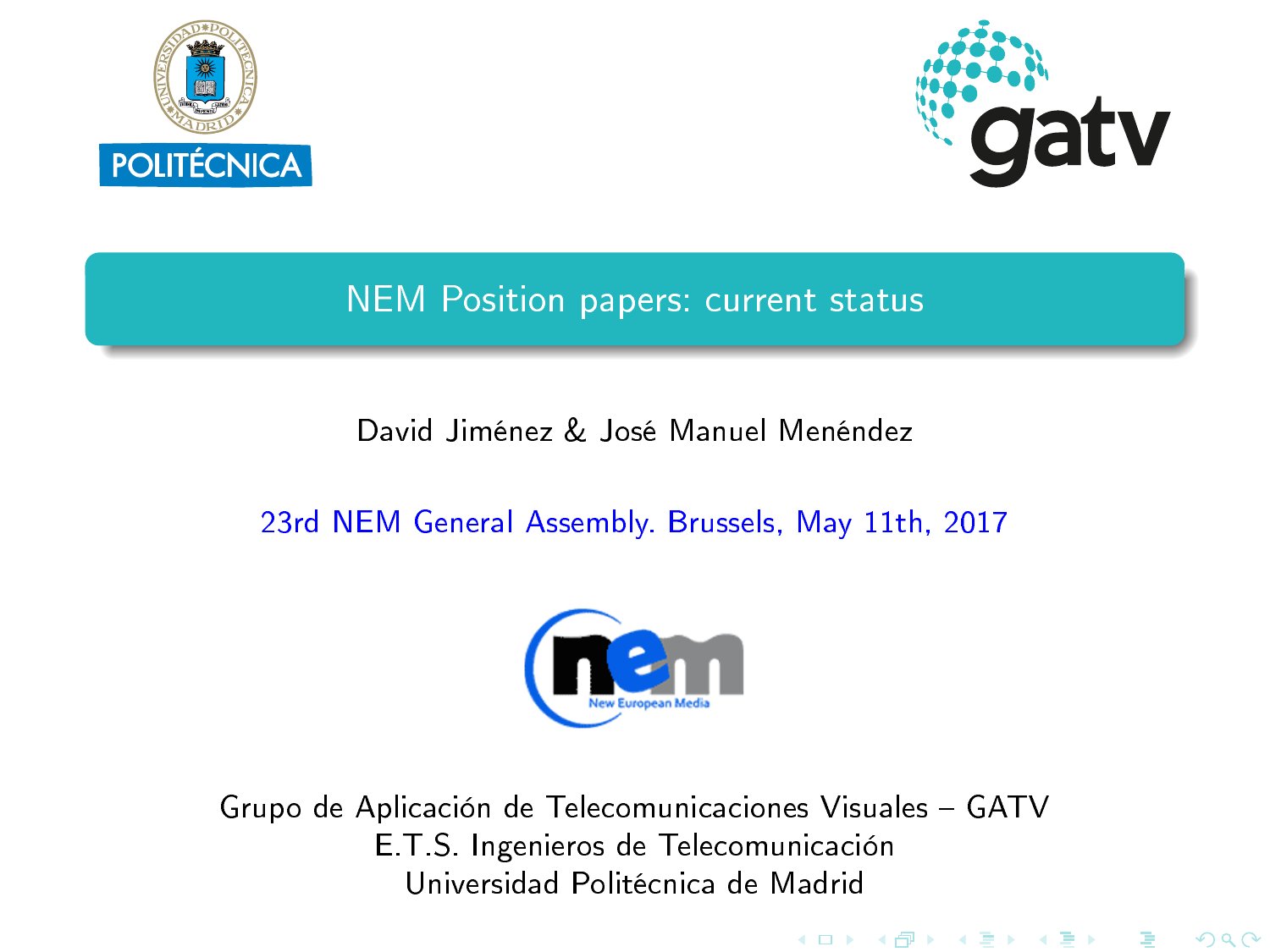#### Table of contents



2 [Current status](#page-3-0)







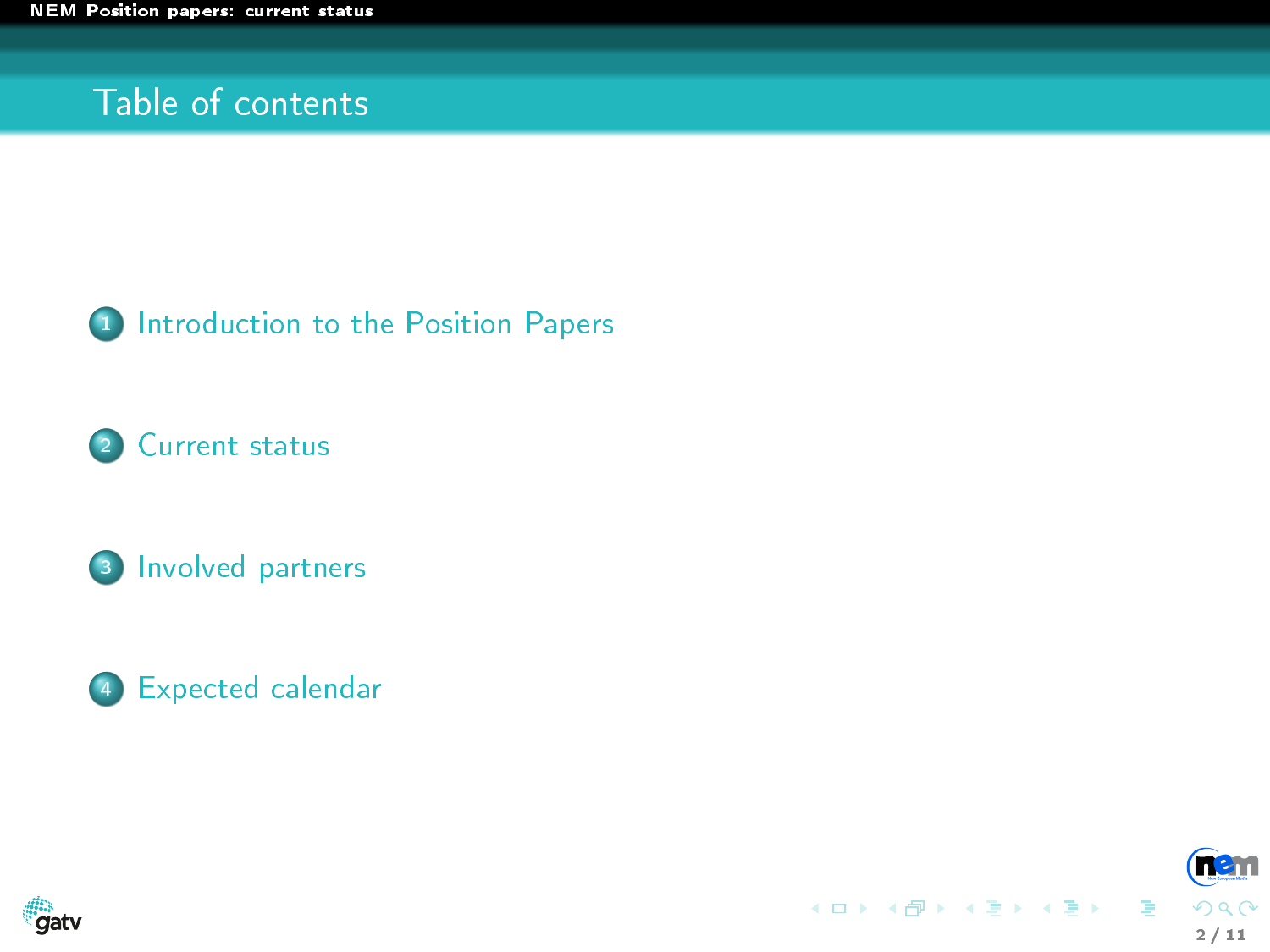#### <span id="page-2-0"></span>Introduction to the Position Papers

- . The **Can** Position Papers are a set of trending topics in the field of Media and Content
- $\bullet$  The position papers are issued by the  $\Box$  Initiative, the European Technology Platform, whose members volunteer to elaborate, relying on their own expertise, on particular topics with a big projection in the field
- The initiative is open to ANY member, independently of its profile
- The current set of topic have been selected taking into account the received proposals from ALL the stakeholders members

3 / 11

イロト イ団 トメ ミト メ ミト

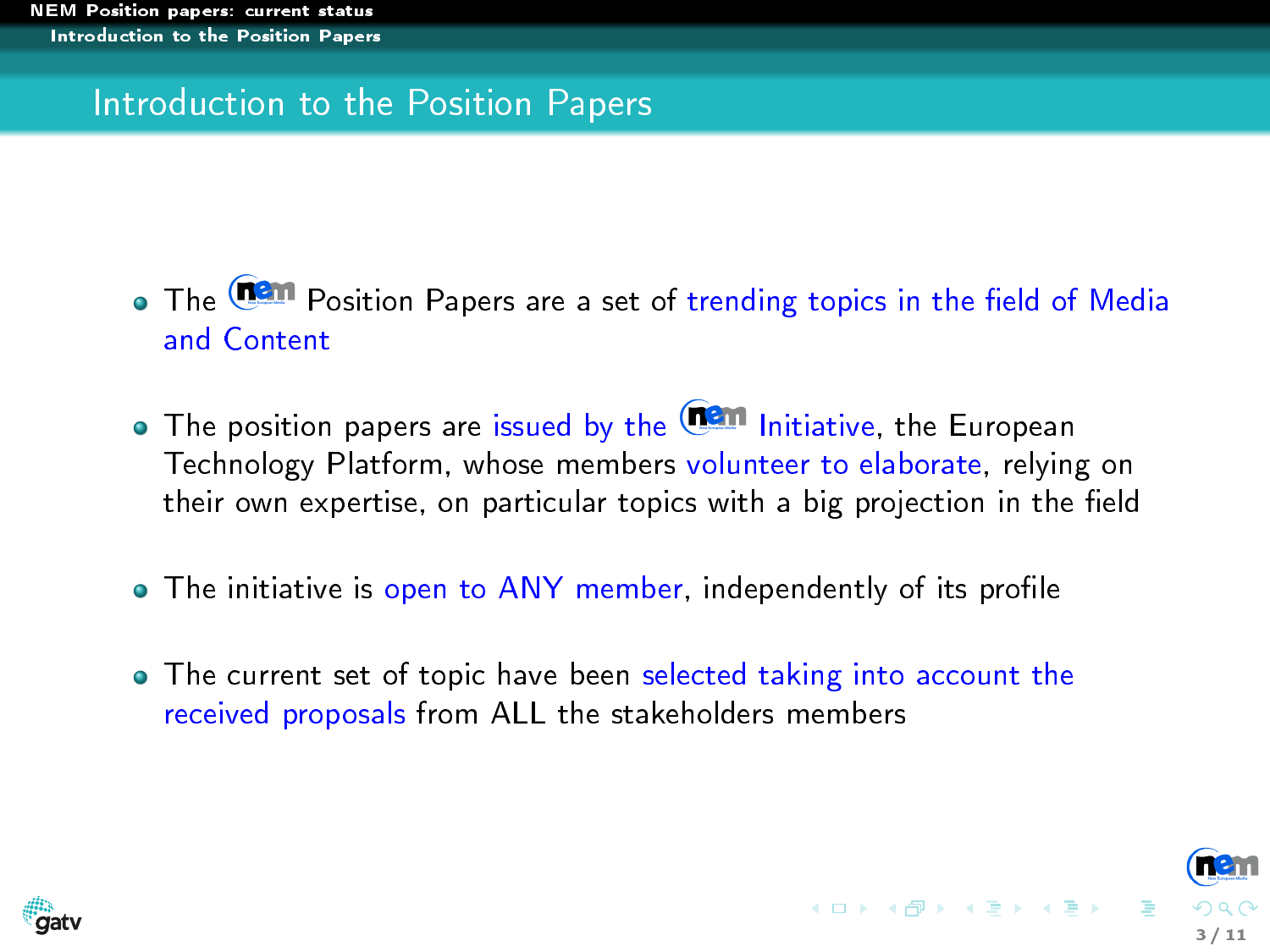### <span id="page-3-0"></span>Topics under elaboration

• Currently, there are 7 defined topics:

- 1. Immersivity
- 2. Hyper-Personalization
- 3. Content distribution
- 4. Social Media
- 5. Blockchain payment mechanisms
- 6. Articial Intelligence for content and media
- 7. Creatives industries fostering needs
- . Work has started to gather information on the first 3 topics, and their corresponding Table of Contents have already been defined

4 / 11

イロメ イ団メ イモメ イモメー

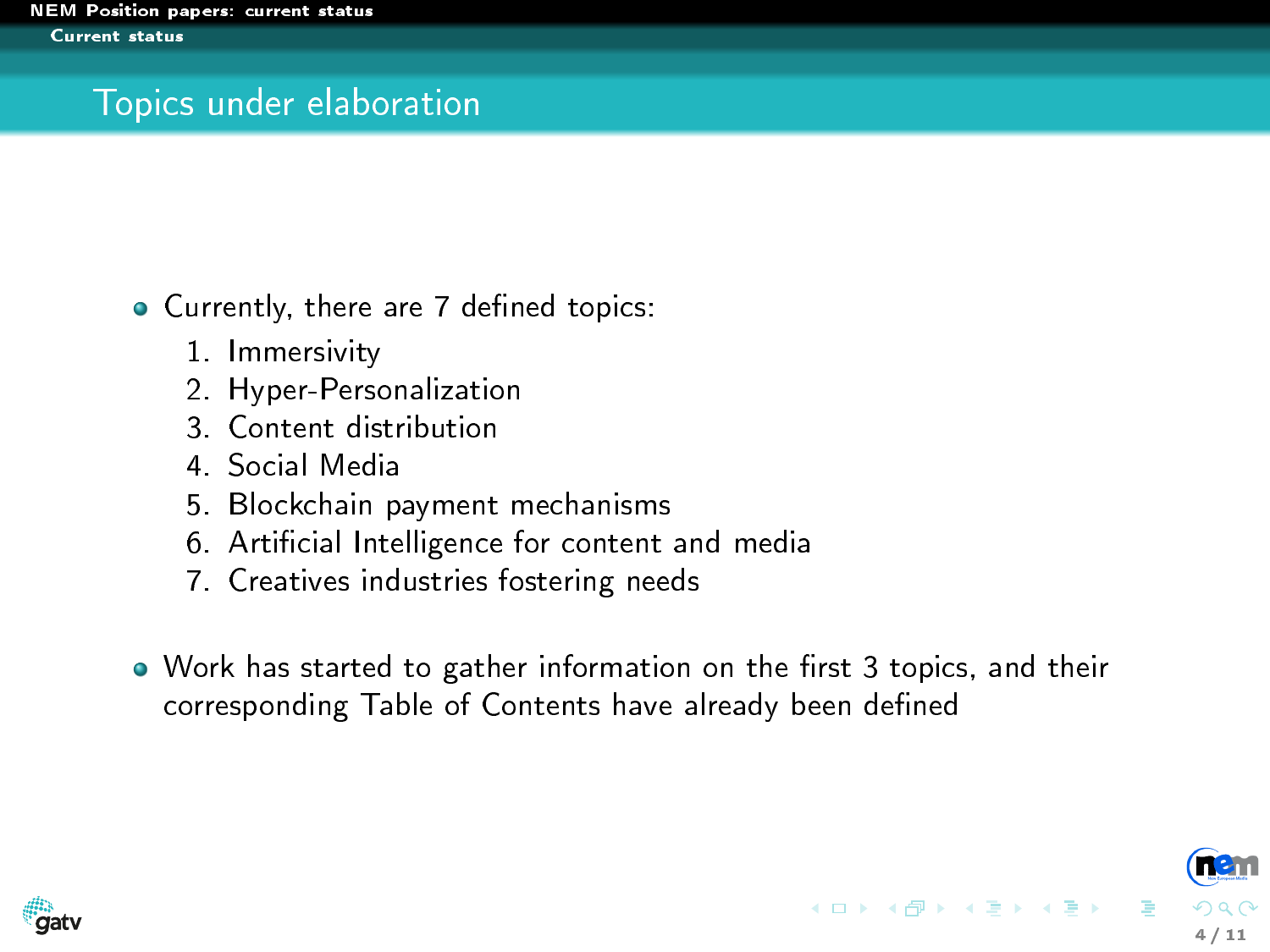#### <span id="page-4-0"></span>Common structure

All the position papers share a common overall structure:

- 1. Introduction
	- 1.1: NEM vision
	- 1.2: About NEM
- 2. Scene settings
- 3. Technical trends
	- 3.1: Particular about the topic
- 4. Impact
	- 4.1: Particular about the topic



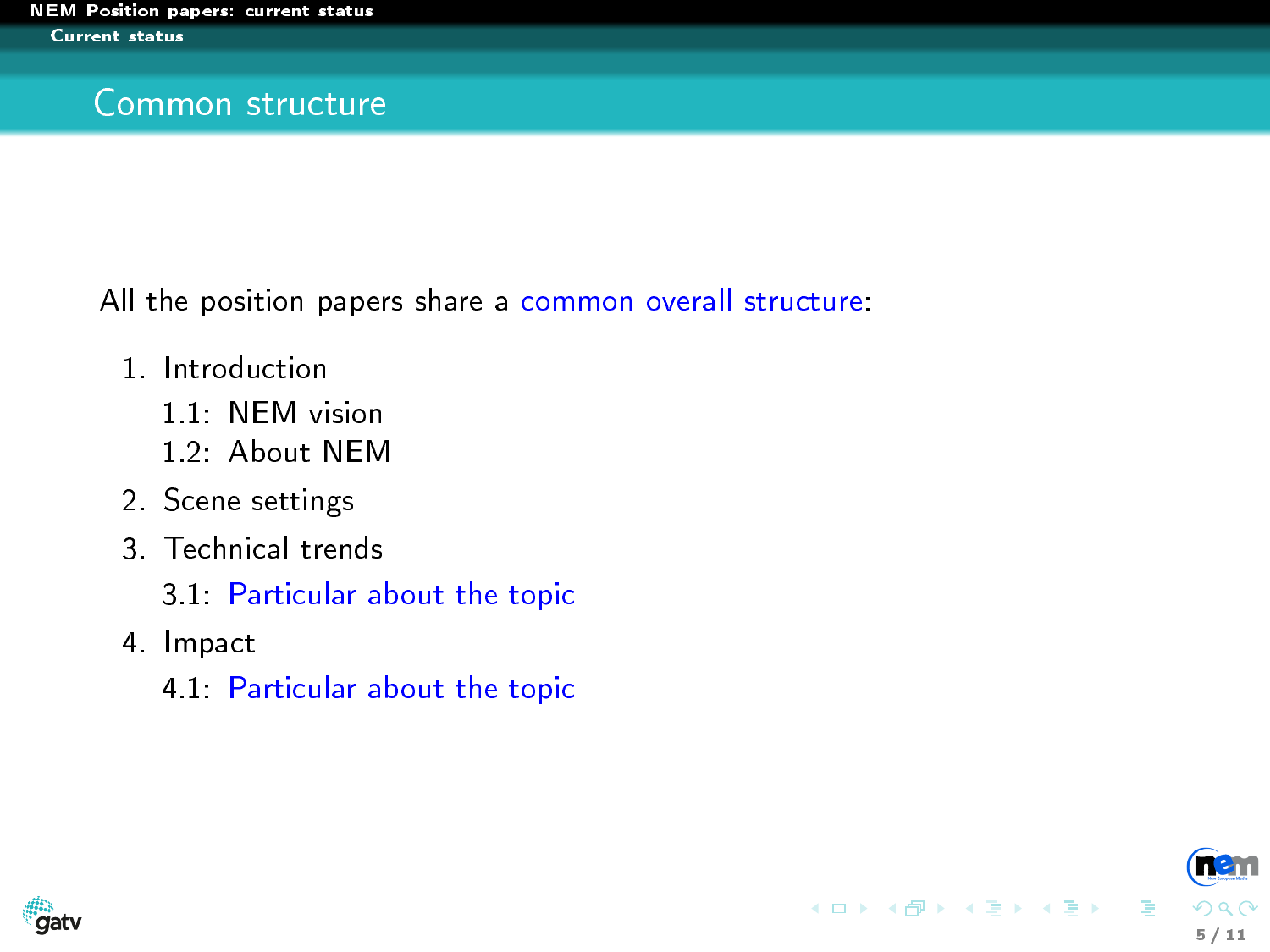## <span id="page-5-0"></span>Position paper on Immersivity: Contents

- 1. Introduction
	- 1.1: NEM vision
	- 1.2: About NEM
- 2. Scene settings
- 3. Technical trends
	- 3.1: Production of immersive real and virtual content
	- 3.2: Blending of immersive real and virtual content
	- 3.3: Hardware and software platforms for immersive content manipulation

6 / 11

イロメ イ部メ イヨメ イヨメ

- 3.4: Immersive UX/UI
- 3.5: Immersive social interaction
- 3.6: New psychological models
- 4. Impact
	- 4.1: Strategic importance of immersivity
	- 4.2: Business and economic impact
	- 4.3: Societal impact
	- 4.4: New business models
	- 4.5: Health
	- 4.6: Education, training and entertainment
	- 4.7: Industrial applications. industry 4.0.
	- 4.8: Culture and tourism
	- 4.9: Other vertical sectors

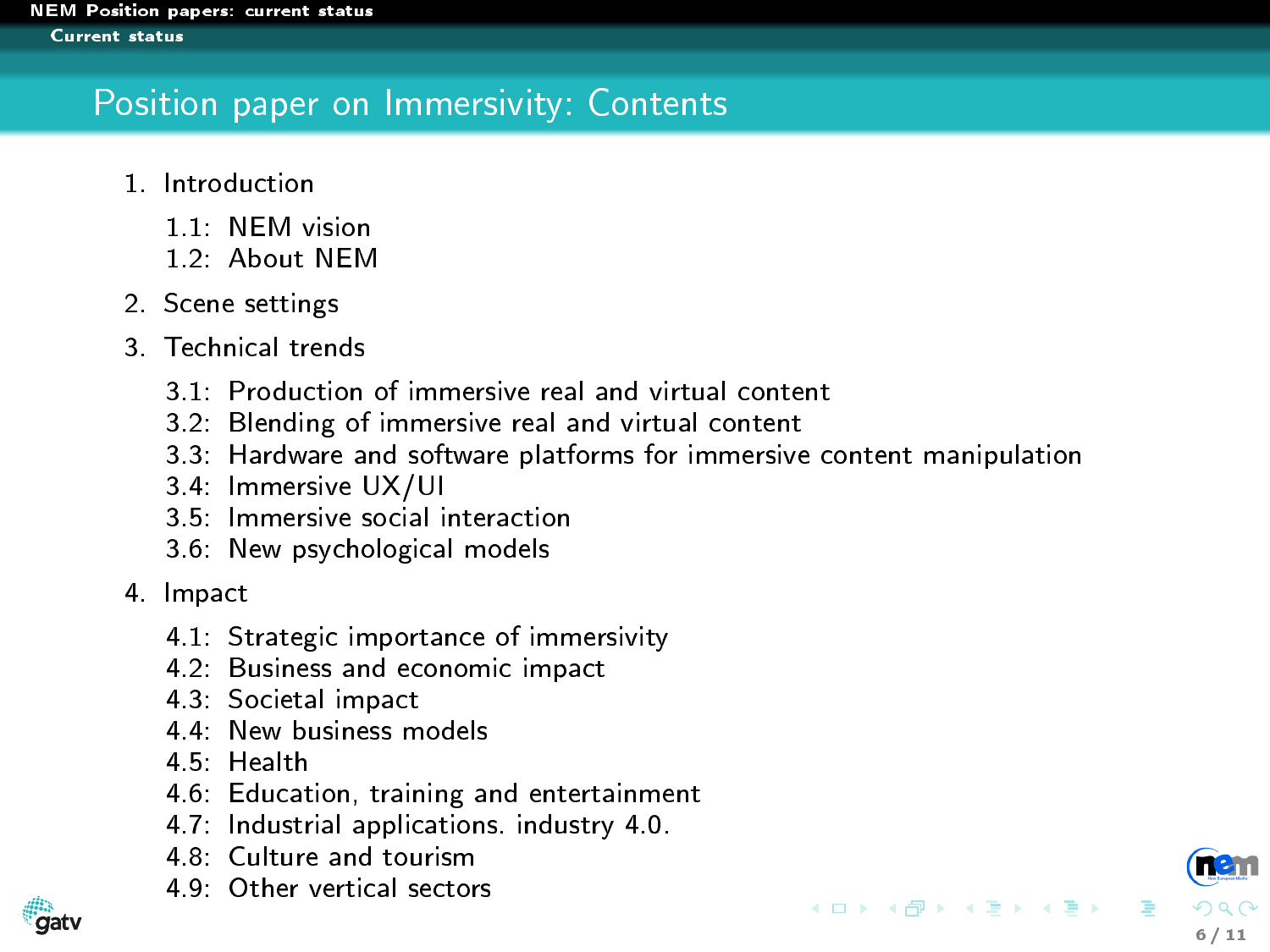# <span id="page-6-0"></span>Position paper on Hyper-Personalization: Contents

- 1. Introduction
	- 1.1: NEM vision
	- 1.2: About NEM
- 2. Scene settings
- 3. Technical trends
	- 3.1: User behaviour
	- 3.2: Novel recommendation systems
	- 3.3: Virtual reality
	- 3.4: Software Defined Network SDN
	- 3.5: Content discovery
	- 3.6: Identity management
	- 3.7: Privacy
- 4. Impact
	- 4.1 Strategic importance of personalization
	- 4.2: New business models
	- 4.3: Retail
	- 4.4: Content distribution
	- 4.5: Advertising
	- 4.6: Accesibility



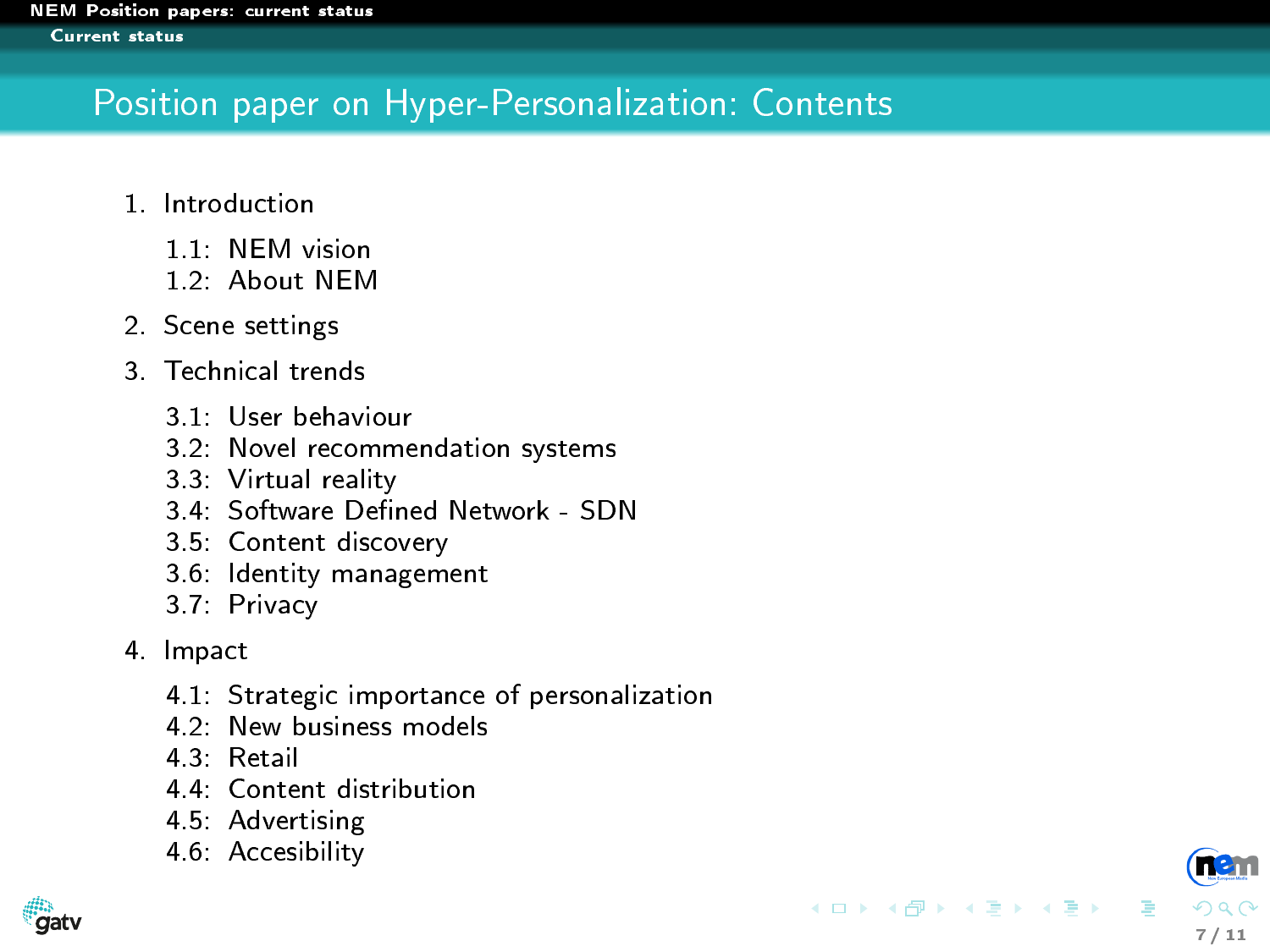## <span id="page-7-0"></span>Position paper on Content Distribution: Contents

- 1. Introduction
	- 1.1 NEM vision
	- 1.2: About NEM
- 2. Scene settings
- 3. Technical trends
	- 3.1: 5G content distribution
	- 3.2: Software Defined Network SDN
	- 3.3: CDN Virtualization
	- 3.4: 4k and beyond
	- 3.5: Hybrid services and OTT models
	- 3.6: Social Media platforms and media distribution
- 4. Impact
	- 4.1: Strategic importance of content distribution

8 / 11

イロト イ団ト イヨト イヨト

- 4.2: Content distribution sector size
- 4.3: New business models
- 4.4: Audience measurement
- 4.5: Regulation

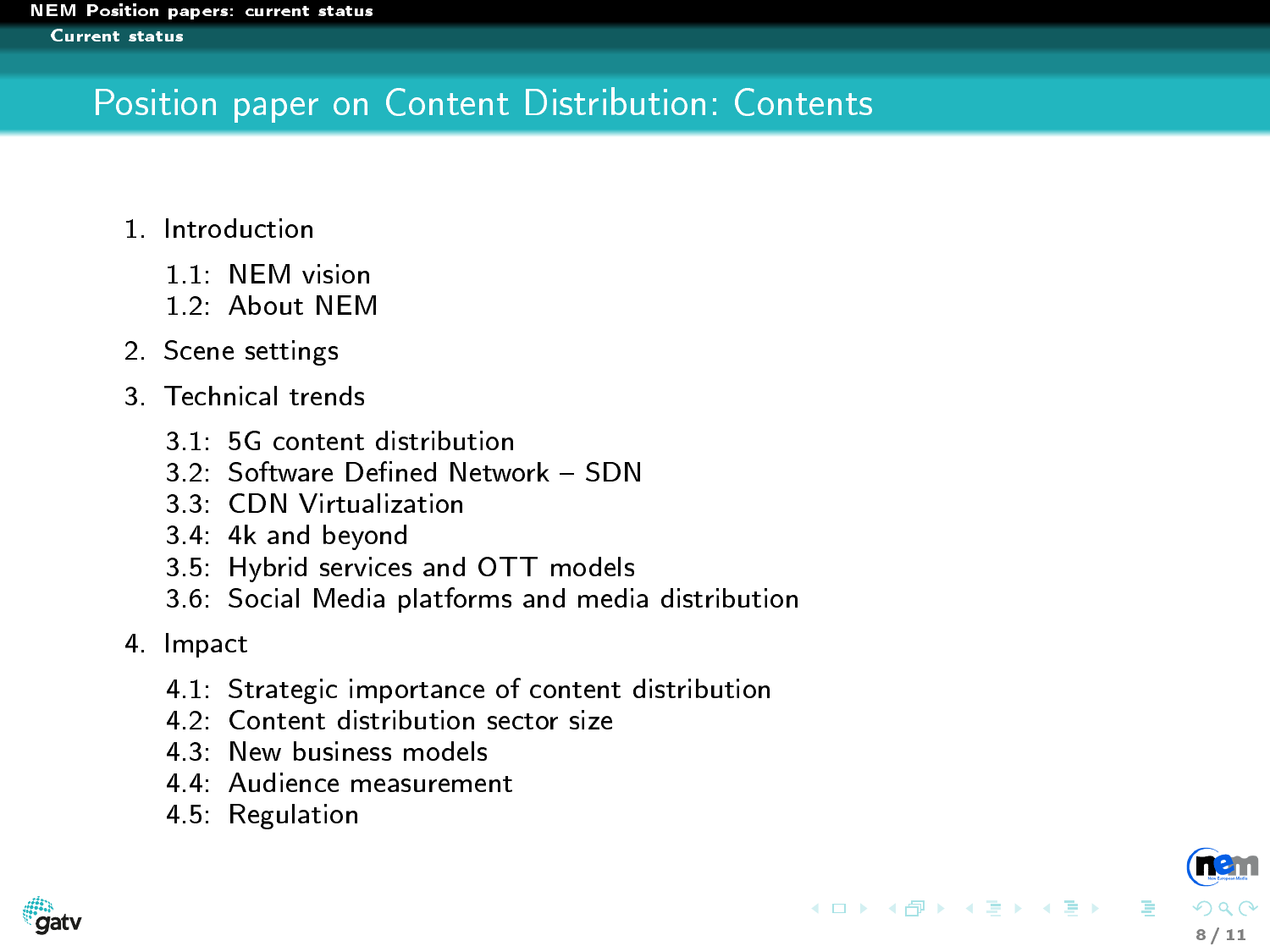## <span id="page-8-0"></span>Involved partners

|                         | Partners/Topics          | <b>Content Distribution</b> | Hyper-Personalization   | <b>Immersivity</b>      |
|-------------------------|--------------------------|-----------------------------|-------------------------|-------------------------|
| 1                       | <b>ATOS</b>              | х                           | х                       | x                       |
| $\overline{2}$          | <b>BBC</b>               | $\overline{\mathsf{x}}$     | $\overline{\mathsf{x}}$ | $\overline{\mathsf{x}}$ |
| 3                       | <b>DIGITAL CATAPULT</b>  | X                           | x                       | x                       |
| 4                       | <b>ENGINEERING</b>       | $\overline{\mathsf{x}}$     | $\overline{\mathsf{x}}$ | x                       |
| 5                       | FEP/FEE                  | $\overline{\mathsf{x}}$     | $\overline{\mathsf{x}}$ | $\overline{\mathsf{x}}$ |
| 6                       | <b>HOLKEN CONSULTANT</b> | x                           | x                       | x                       |
| 7                       | <b>INRIA</b>             | $\overline{\mathsf{x}}$     | $\overline{\mathsf{x}}$ | $\overline{\mathsf{x}}$ |
| $\overline{\mathbf{8}}$ | <b>IRT</b>               | $\overline{\mathsf{x}}$     | $\overline{\mathsf{x}}$ | $\overline{\mathsf{x}}$ |
| 9                       | <b>IT-INNOVATION</b>     | Χ                           | x                       | x                       |
| 10                      | <b>NOKIA</b>             | $\overline{\mathsf{x}}$     |                         | $\overline{\mathsf{x}}$ |
| 11                      | <b>NTNU</b>              |                             |                         | $\overline{\mathsf{x}}$ |
| 12                      | <b>ORANGE</b>            | x                           | x                       | x                       |
| 13                      | <b>SINTEF</b>            |                             |                         | x                       |
| 14                      | <b>TECHNICOLOR</b>       | $\overline{\mathsf{x}}$     | $\overline{\mathsf{x}}$ | $\overline{\mathsf{x}}$ |
| 15                      | <b>TECNALIA</b>          |                             |                         |                         |
| 16                      | <b>TELECOM ITALIA</b>    | $\overline{\mathsf{x}}$     | $\overline{\mathsf{x}}$ | $\overline{\mathsf{x}}$ |
| 17                      | <b>TNO</b>               | $\overline{\textsf{x}}$     | $\overline{\mathsf{x}}$ | $\overline{\mathsf{x}}$ |
| 18                      | <b>TSSG</b>              | x                           | X                       | x                       |
| 19                      | <b>UPM</b>               | $\overline{\mathsf{x}}$     | $\overline{\mathsf{x}}$ | $\overline{\mathsf{x}}$ |
| 20                      | <b>VRT</b>               |                             | $\overline{\mathsf{x}}$ | $\overline{\mathsf{x}}$ |

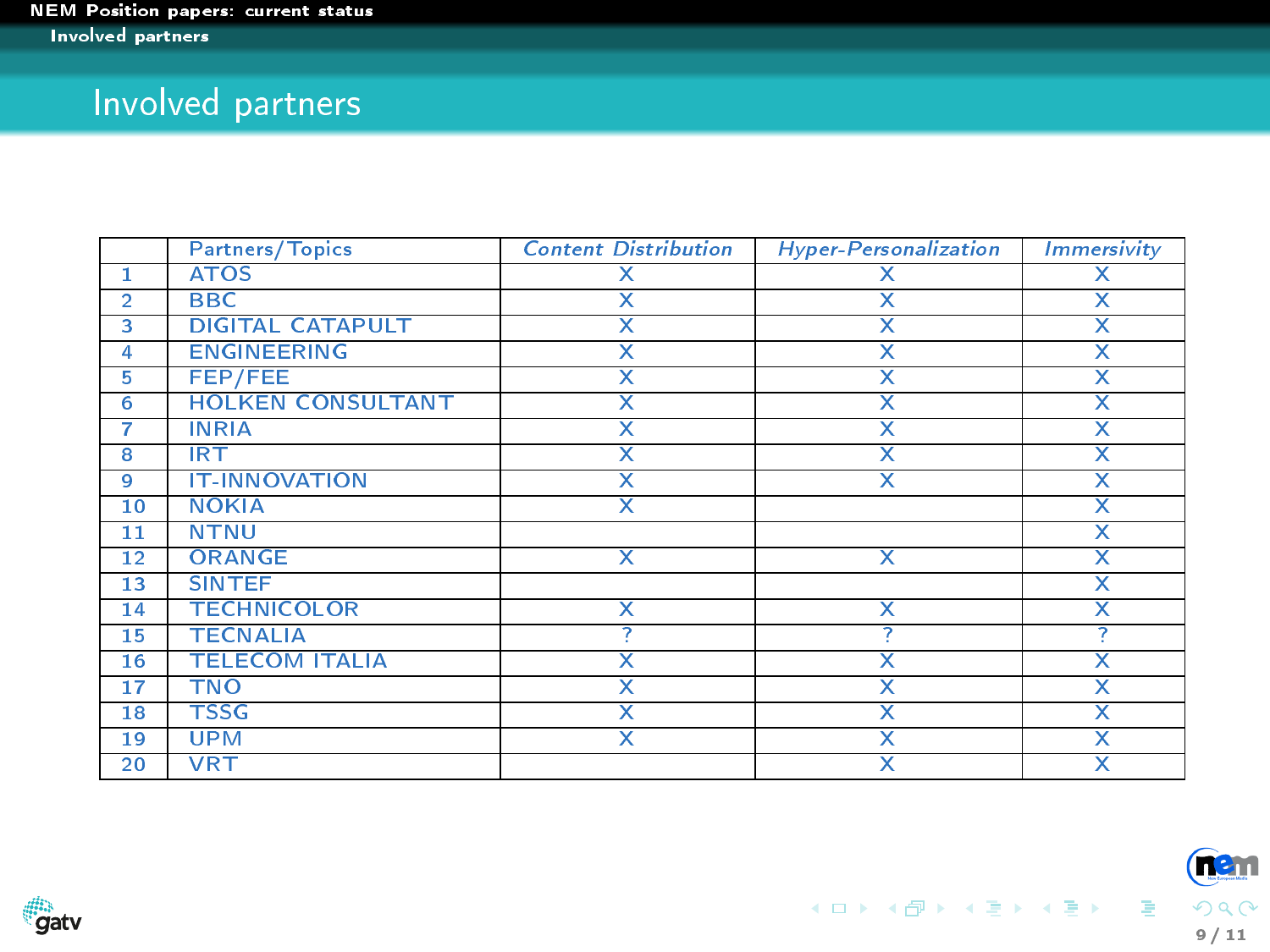### <span id="page-9-0"></span>Expected calendar for the 7 Position Papers

- For the first 3 Position Papers, the planning is:
	- To have a complete version to circulate by end of September 2017
	- To make a presentation in our next **Tan Summit, in Madrid, in** November - 2017
- For the last 4 Position Papers:
	- To have a complete version to circulate by end of March 2018

10 / 11

 $\mathcal{A} \subseteq \mathcal{P} \times \mathcal{A} \oplus \mathcal{P} \times \mathcal{A} \oplus \mathcal{P} \times \mathcal{A} \oplus \mathcal{P} \times \mathcal{A}$ 

• To make the final approval by June - 2018